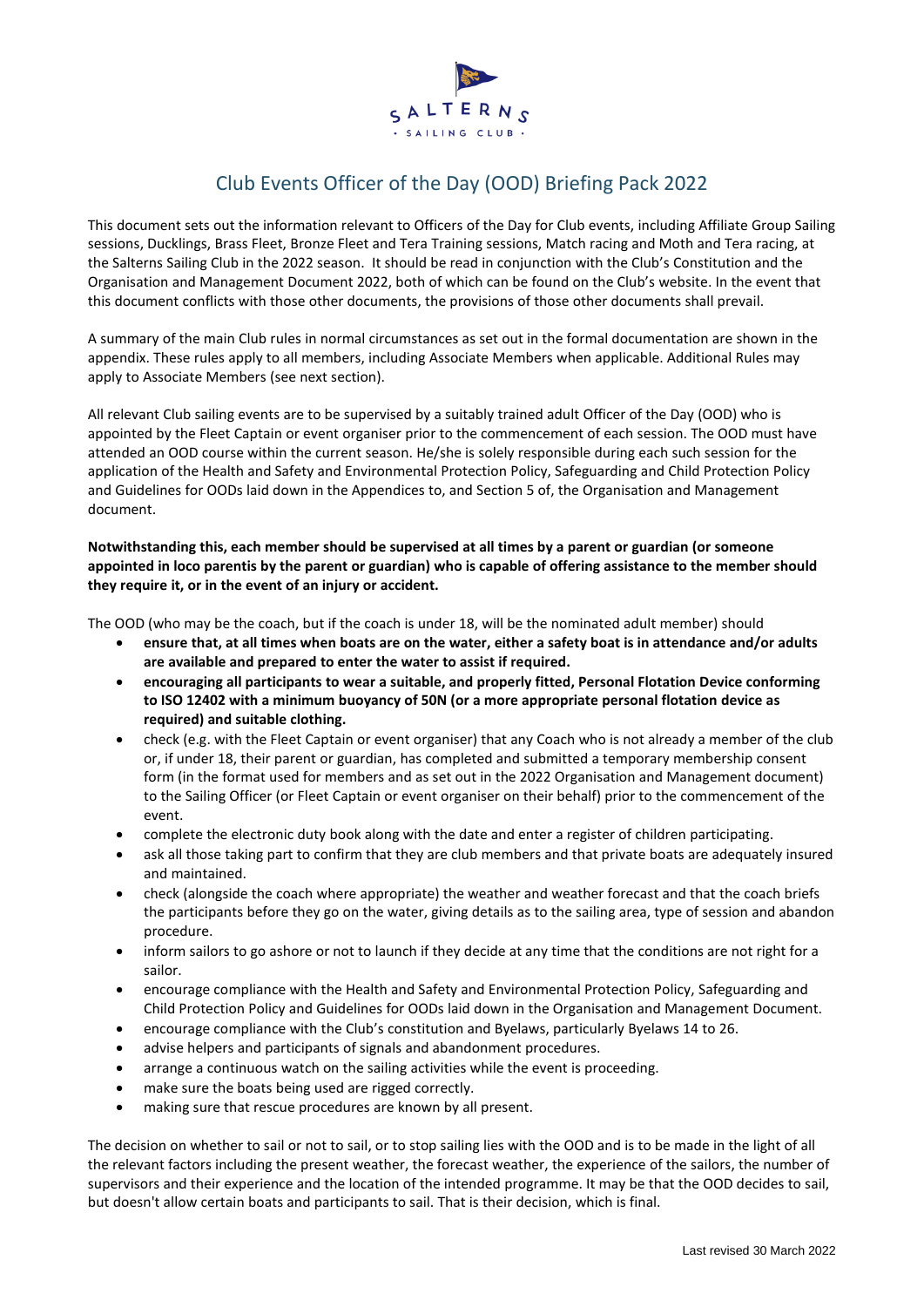

At the end of the training session the OOD should ensure

- all boats are put away and locked. Any damage to the boats should be recorded in the register accessed by the QR code shown around the clubhouse and buy box in order that repairs can be carried out.
- the Clubhouse is locked, with lights and heaters turned off.

If the OOD has to leave the session they shall ask another member who is an approved OOD to act in his place and assume his responsibilities. If there is no-one available then they shall abandon the sailing session.

Should two events run concurrently, each may have a separate OOD, but they will liaise with each other to agree which will act in matters affecting both fleets/events.

#### Additional information for OODs for Affiliate Group Sailing Sessions

The Club's facilities are available to the Associate Members from April to October, in the specified time slots notified to your group only. Use of the Club (and its parking facilities) outside of these hours is not permitted. Sessions for school Affiliate Groups run only during term time and, for those groups, use of the Club (and its parking facilities) is not permitted in school holidays. Affiliate Group Sailing may not be available on the occasions when the Club runs certain special events or activities, including when running Moppy Camps or other formal RYA training.

Associate Members do not have exclusive use of the facilities during its specified times but must be prepared to share the facilities with other members (including non-Associate Members) of the Club.

It is a requirement that a parent or guardian of the child using the facility should confirm their consent in the form currently approved by the Club and agreed by the Club insurers before the child may participate in the event. For 2022, this will be via the Salterns Sailing Club webcollect facility.

Except for adults acting in loco parentis who are attending the club in order to supervise the Associate Member (and who should sign the virtual guest book accordingly – see the QR codes displayed in the clubhouse windows and noticeboards), guests of Associate Members are not permitted. In particular,

- siblings of Associate Members may not participate (even as guests) unless also an Associate Member.
- any non-parent coaches or instructors should be approved by the Management Committee of the Salterns Sailing Club before being allowed to participate in an Affiliate Group sailing session.

Affiliate Group sailing sessions are "Club Events" and are to be supervised by an Officer of the Day (OOD) who must be suitably trained and approved by the club. The OOD is appointed from an approved list by the Associate Liaison Officer prior to the commencement of each session. He or she completes the electronic duty book along with the date and a register of children participating. As for OODs of other club events, he/she is solely responsible during each such session for the application of the Health and Safety and Environmental Protection Policy, Safeguarding and Child Protection Policy and Guidelines for OODs laid down in the Appendices to, and Section 5 of, the Organisation and Management document.

For Associate Members, the Management Committee has set the maximum age for helming to be 10, measured as at the 31 August prior to the previous AGM (ie up to and including school year 6). Parents of Associate Members are not allowed to sail on the water by themselves. Participants should be able to swim 10 metres unaided and suitable Personal Flotation Devices should be worn at all times by children and parents whilst on or in the water. Where conditions allow, a less confident swimmer may, wearing a personal flotation device appropriate to their swimming ability, sail when accompanied by an adult, either in the boat with the sailor or in the water adjacent to their boat.

Each Associate Member may have use of the club's "starfish", Scows and all but two of the Plastic Optimists which are to remain ashore for non-Associate Member use. Please note the fibreglass optimists, RS Teras and the Moths are not available for use by Associate Members and Associate Members may not bring their own boats to the club.

There will be an annual fee for each Associate Member.

Associate Members do not ordinarily have access to the Clubhouse.